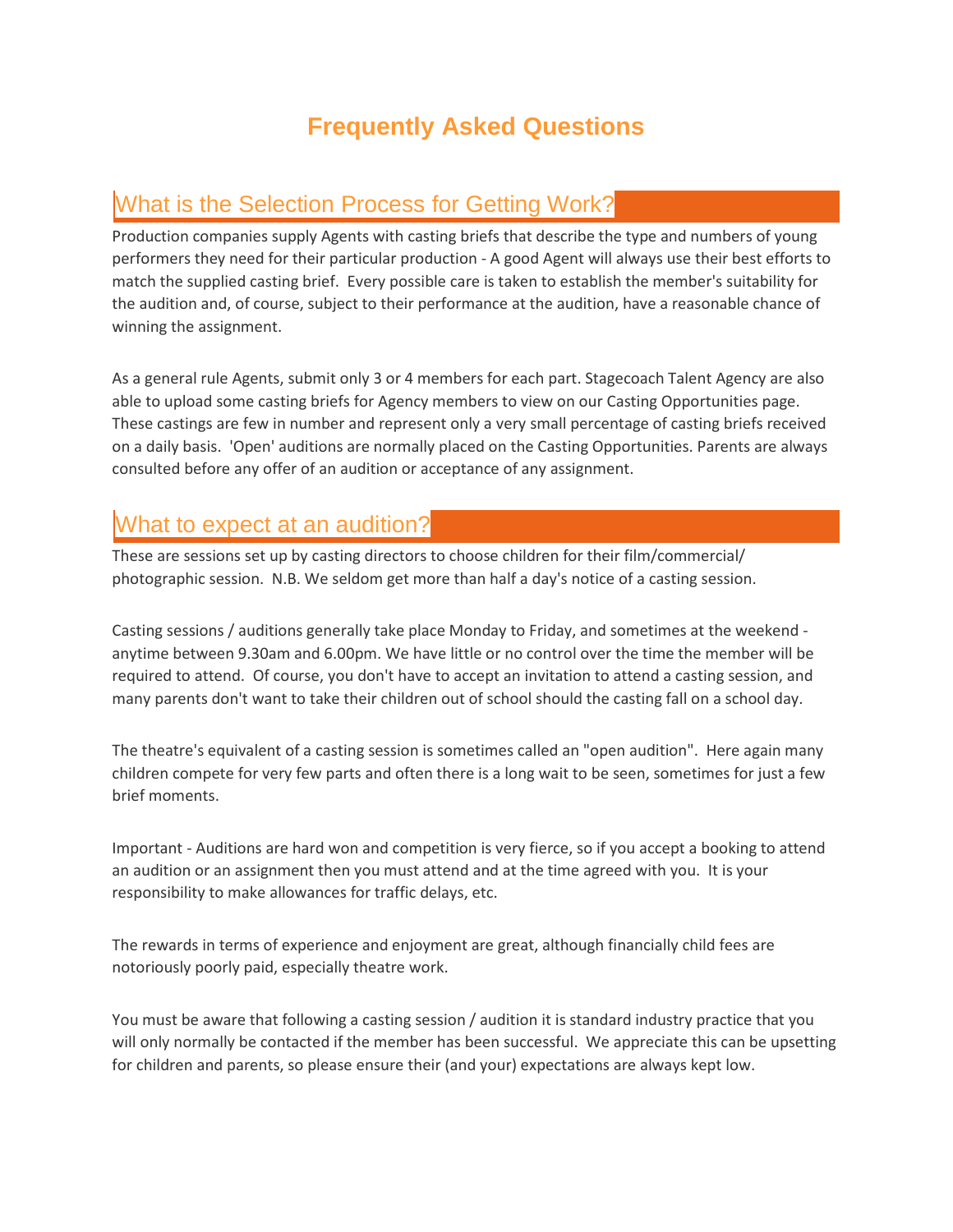# What Happens When I get Booked for a Job?

If you are successful following an audition, or if you have been selected without an audition, your Agency will contact you with an offer of an assignment. All methods of contact are made via telephone, email, text.

N.B. Please make absolutely sure the member (and any attendance required by a parent) is available to carry out the work and you fully understand the requirements before accepting the booking. Once you have accepted the booking then the member must arrive at the production at the time and place specified. Failing an unforeseen major catastrophe happening there can be no exceptions to this.

Once the member has accepted the assignment you will be emailed all the information you need to take part in the production. Again, it is very important you receive this information in plenty of time to prepare properly. Remember most offices close at 5.30pm and after this time they will be unable to resend information to you.

### **Wardrobe:**

You may be called prior to your engagement by a production company's wardrobe/costume dept. They will give you full details of what to wear (e.g. stripes, spots or fluorescent colours are not suitable for video, and no large logos are permitted on clothes or bags). At all times please make sure the Agency has a contact number on which you can easily be reached.

### **Please Note: Call Times - Very Important**

It is the member's responsibility to call the agency between 4 to 5 pm on the day prior to the assignment and talk in person to an Agency staff member to receive their call time. If you do not call in before 5 pm the Agency reserves the right to replace the member. Call Friday if you are filming Saturday/Sunday/Monday as most Agencies are closed at the weekends. Unless calling for your time we would appreciate you not calling the Agency during call times.

### **Cancellations:**

If for any reason you need to cancel your booking you must always notify the Agency ASAP so they can make arrangements for a replacement. We also need to amend the production schedules for security reasons. This is very important so please speak to one of the SCA team in person -

N.B We will not accept voicemail messages.

The Agency office hours are 9.30am to 5.30pm - emergency out of hours, please call one of the following numbers: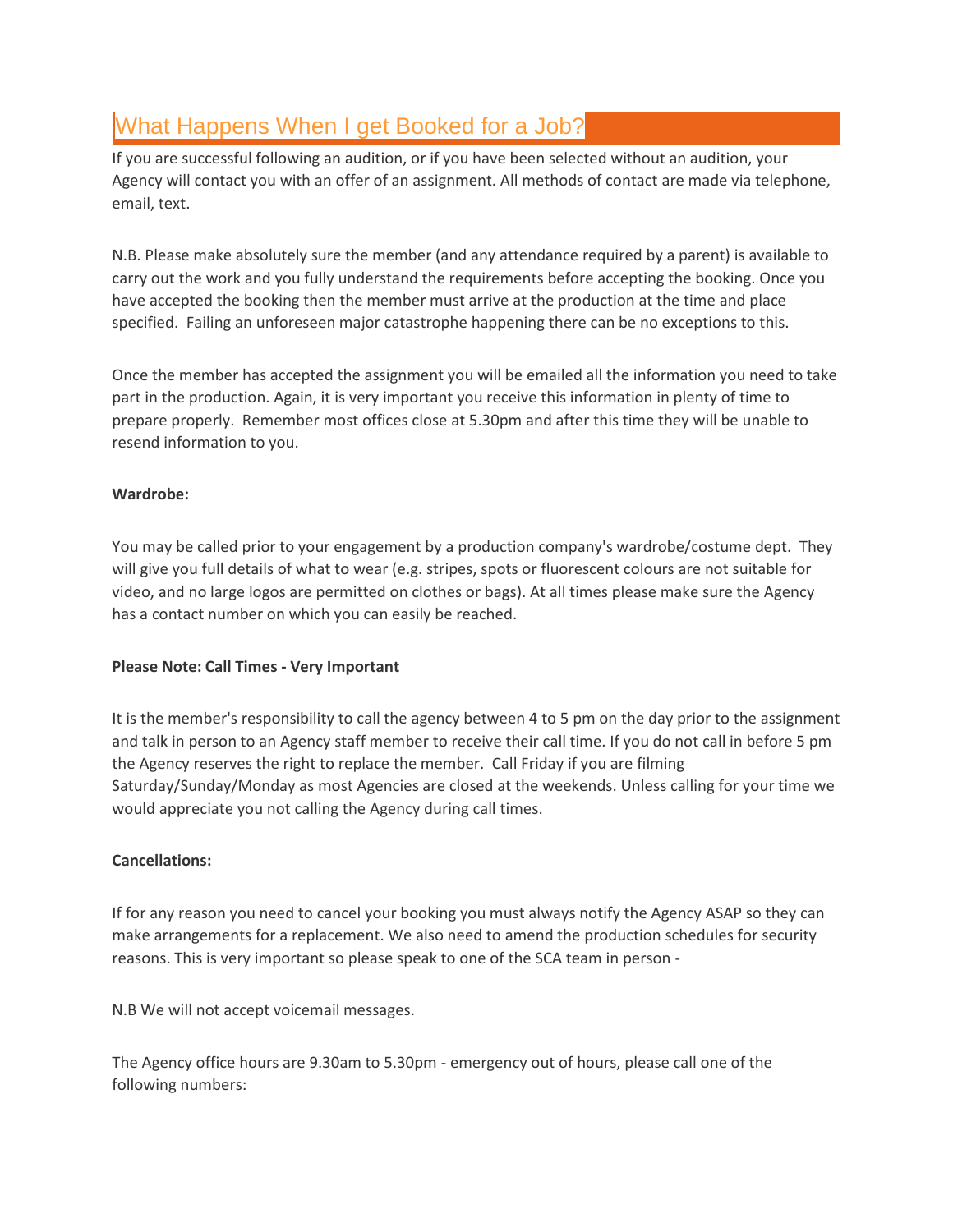### How to get a licence?

Licences are needed for nearly every production your child undertakes. Without a licence being issued no-one aged 16 and under can be employed within the entertainment industry. In licensing terms a child aged 16+ no longer needs a licence once formal education is ended. i.e. when their GCSE examinations have been completed.

Production Companies usually have a fast turnaround between auditions and filming, and therefore often require children that they can licence quickly. However, getting a licence can be a lengthy procedure, so the more prepared you are the easier and quicker the process will become. Having all the necessary documents ready to go will give your child a better chance of getting work.

#### **This is what you need to have ready as soon as possible**

- Parental Medical Declaration A general statement, simply stating the student is both fit and well to take part in a production - This can be sent by the Agency when your child gets a booking
- Birth Certificate Photocopy of your child's birth certificate (not the original)
- Passport photos Two standard passport photos of your child (please put their name on the back). You could use the small photos that came in your Spotlight Package photographic pack.
- Put these items in a safe place until needed.

#### **Your child is successful in getting a job - What Happens Next?**

#### **Here are actions you need to do NOW**

- The Agency will send you the Children's Licence application form
- Fully complete the Children's Licence Application form
- Get a letter from your child's Head Teacher giving permission for him or her to be absent from school to take part in this production.
- Immediately send all the 5 items listed above either by special delivery or hand deliver to your child's local Education Welfare Officer (EWO). Your EWO resides within the County Council authority in which your child lives.
- Do not send anything to the Production Company or the Agency.

**Please Note:** Once all the necessary documents are received by your Local Education Authority LEA) it can take up to 21 working days for them to raise a performance licence. So you must act promptly to ensure you get your licence processed as soon as possible.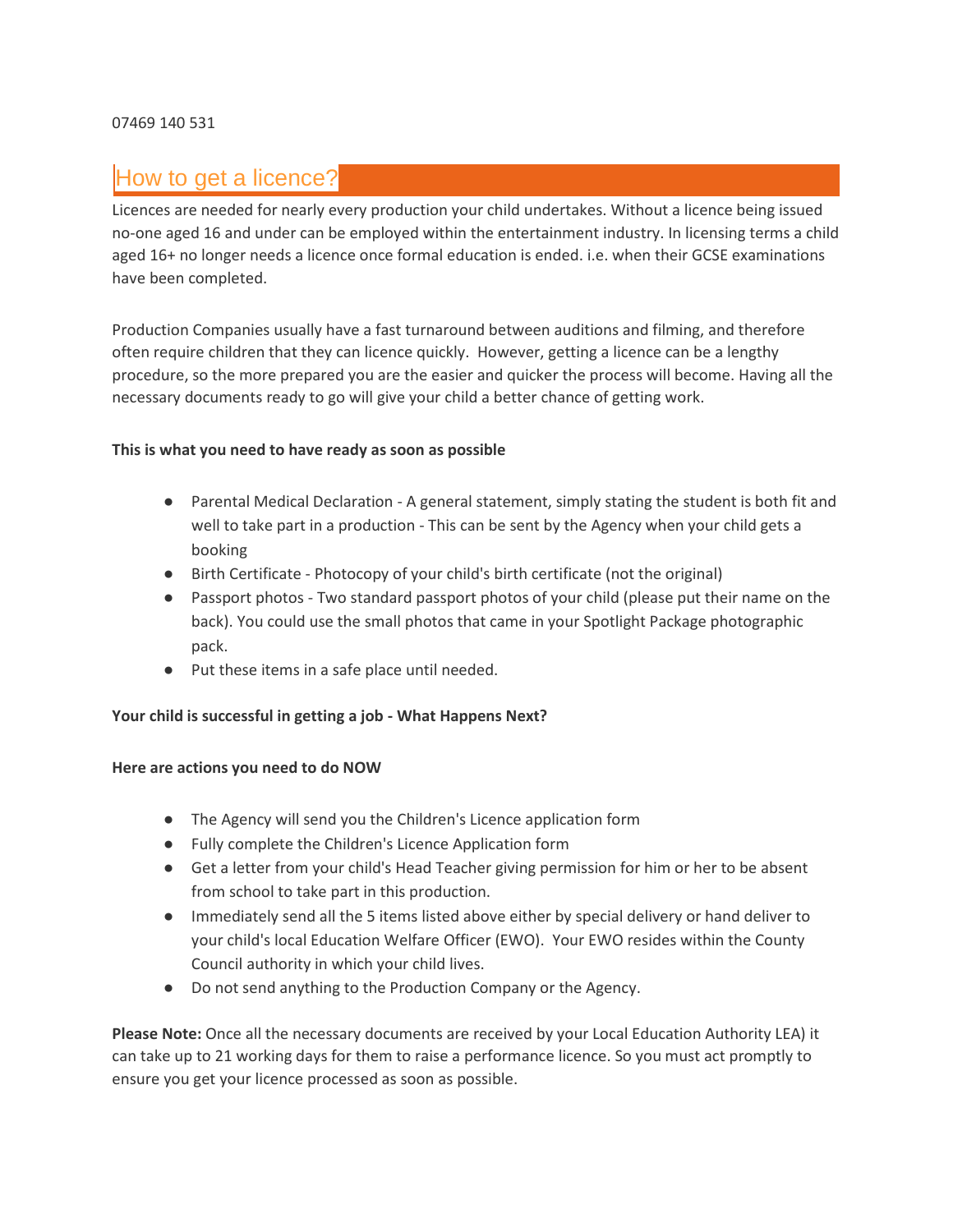Once the licence has been approved, copies are mailed to you and the Production Company. The Agency does not receive a copy, so please ensure that you advise us as soon as you receive the licence. We will then know you are ready to go.

We understand and appreciate the efforts that you go to organise these licences, so please remember:

- The LEA will not process your application unless it is completed correctly and contains all five items
- It can take up to 21 working days for a LEA to raise a performance licence
- Your child will not be able to take part in any assignment until a licence has
- Don't hesitate to call the Agency if you need help

### General Guidelines for Parents.

### **Changes**

● All Mobile, Home or Work phone numbers, email and address changes must be notified in writing to the Agency ASAP

#### **Important Advice on Filming Procedures**

- You will have to find your own way to the location / studio and sometimes we can supply a map, otherwise it will assist you to look on the websites: maps.google.co.uk, www.theAA.com, orwww.streetmap.co.uk
- It is vital that you arrive on time as delays will cause problems for the rest of the artists and production team. (you may even be sent away and then you will not get paid)
- Call times may be any time of day so please allow a full day for filming. Once on location / studio you may be asked to sign in and out. Please ensure you always sign in and out on a Stagecoach Agency sheet and no other agency's sheet.
- If you are over 16 you will need your National Insurance Number. Make sure you have this with you otherwise it will delay payment.
- If you have any queries or problems on location / set call the Agency first.
- Meals and refreshments are usually provided free by the production company throughout the day particularly on location. There can be a lot of waiting around so take something to occupy yourself, e.g. books, cards, crosswords etc. Also wear comfortable shoes and take coats especially for outside filming.
- We must stress that the work you undertake must be taken seriously and professionally. Neither the production companies nor this Agency will tolerate any type of bad behaviour or misconduct.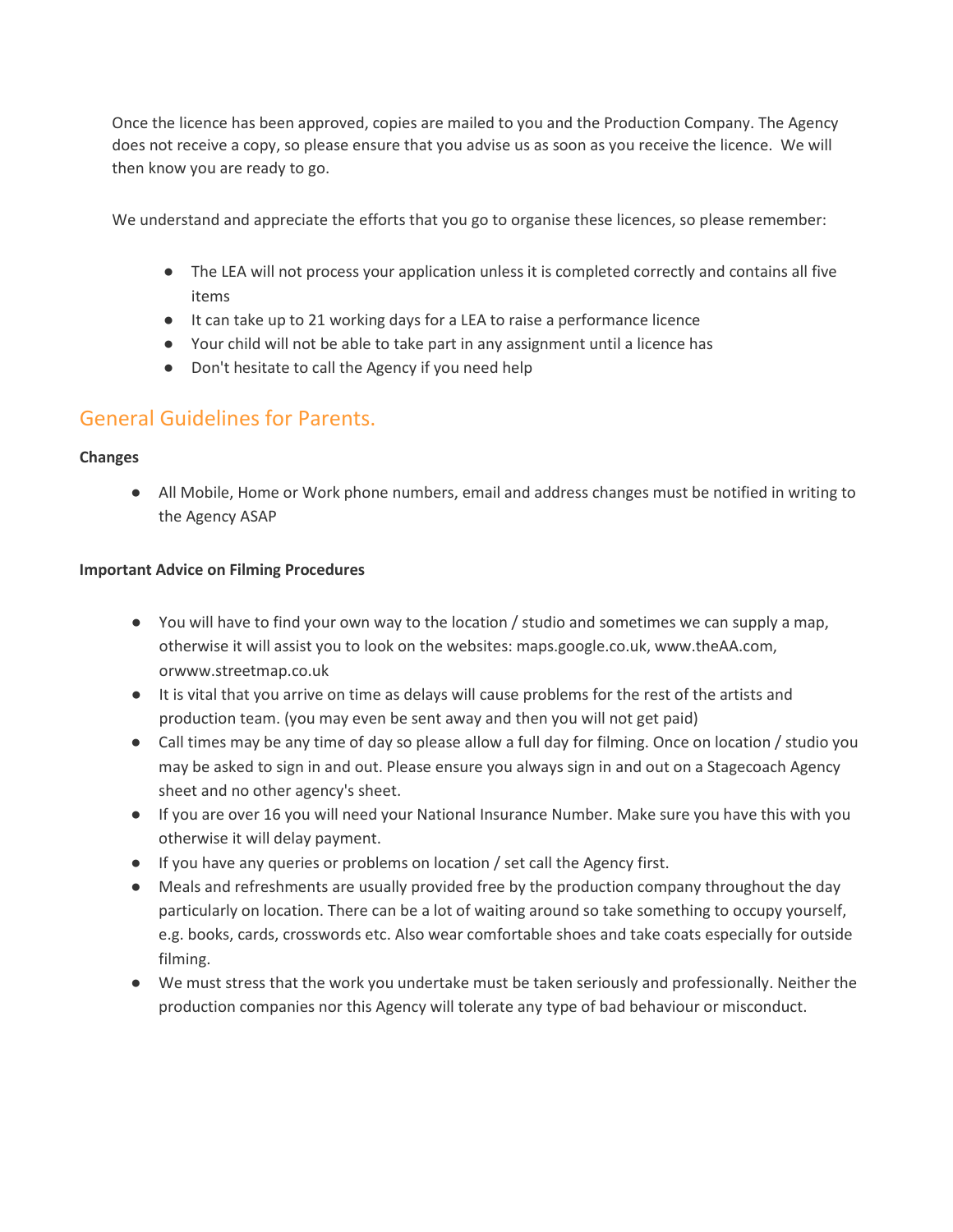#### **IMPORTANT AGENCY NOTE**

All casting opportunities offered to members by the Agency are strictly confidential and are supplied only to Members within the current Stagecoach Directory.

# What to Put on My CV...

Please visit the Spotlight website [www.spotlight.com/artists](https://www.spotlight.com/artists) to create your personal on-line CV. To do this you will need your Spotlight Update PIN supplied in your Membership Email from Spotlight.

On the bottom left hand side of the screen enter your SPOTLIGHT Update PIN.

To create the CV or make changes to it, select 'Update My CV' from the list on the left-hand side. Here you can add credits or skills to your CV, or change personal details.

Please note that any information you add will be viewed by industry professionals across TV / Film / Theatre, so you should be accurate and honest at all times. For example, there is no point claiming that you can speak French if, in fact, if only a few words are known! It will reflect badly on you and the Agency if false claims are made. It is alright to add Stagecoach productions as they are recognised within the industry. Please do not add auditions you have attended as this does look very unprofessional.

Once you have updated this information, press 'Publish Changes', double-check the CV and then confirm that you are happy for it to go live.

Then log-out when you are finished.

#### **Make sure you keep your CV information up to date**

That includes all professional work and training you have undertaken, together with any training exams passed.

#### **Very Important - Please Read and Take Note**

All information on this website, the internal Spotlight website pages, together with all your Member's PIN numbers are strictly confidential to Agency members only and must not be passed on to anyone else.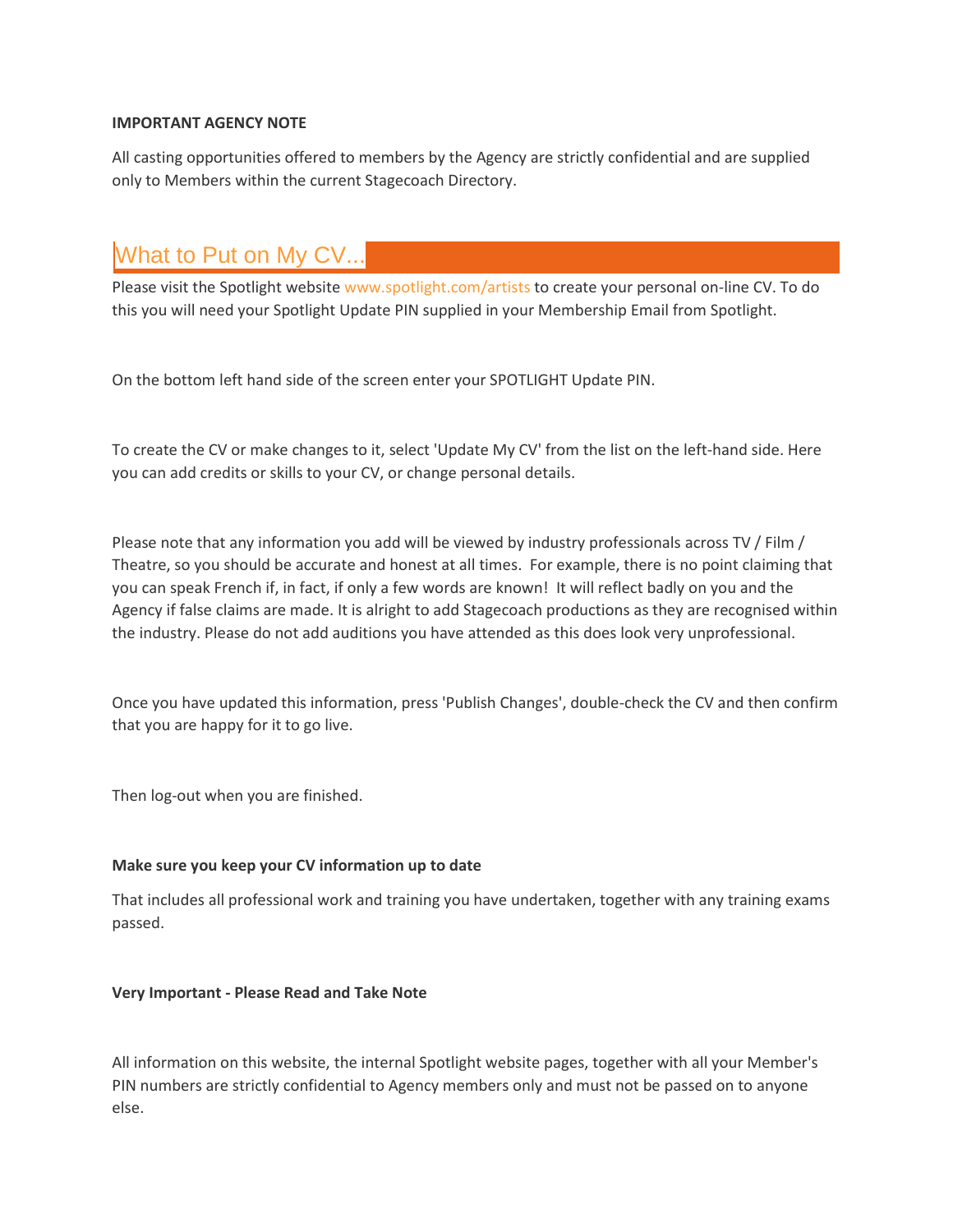# What kind of work do you do?

We provide children for work in film, television, theatre, West End shows, radio, adverts, corporate, photographic, background and much more.

# What Ages Do You Represent?

Ages 4-18 years

## How do we know if our child gets an audition after a submission?

Agents make every attempt to call you and contact you when your child gets an audition.

### What happens after attending an audition?

After attending an audition, you will only be contacted if you are successful. Agencies are generally only informed if their clients are lucky and rarely get given feedback. Where possible they will pass on any comments.

### Will we get any feedback on Auditions?

Because of the sheer volume of auditions, Agents do not tend to give feedback, nor, infact do they receive it. This is just too busy an industry and casting directors give feedback only when a child has been successful.

## Why hasn't my child had any work?

Often it can be a matter of waiting for a job to come in. Agents react to very specific breakdowns and submit students as much as they can for jobs that are right for them. If the casting directors do not decide to pick them then it is unprofessional to go back to them. Agencies has never guaranteed work, as this is a realistic and honest approach to a highly competitive industry

### How do we get paid for the work we have done?

Once the Agent has received payment they will email you asking you for your bank details and from here will pay directly via BACS into your account.

### How long do we have to wait for payment?

As soon as the Agency gets paid and the money has cleared they will pay out by BACS every week. Typically payments take 4-6 weeks.